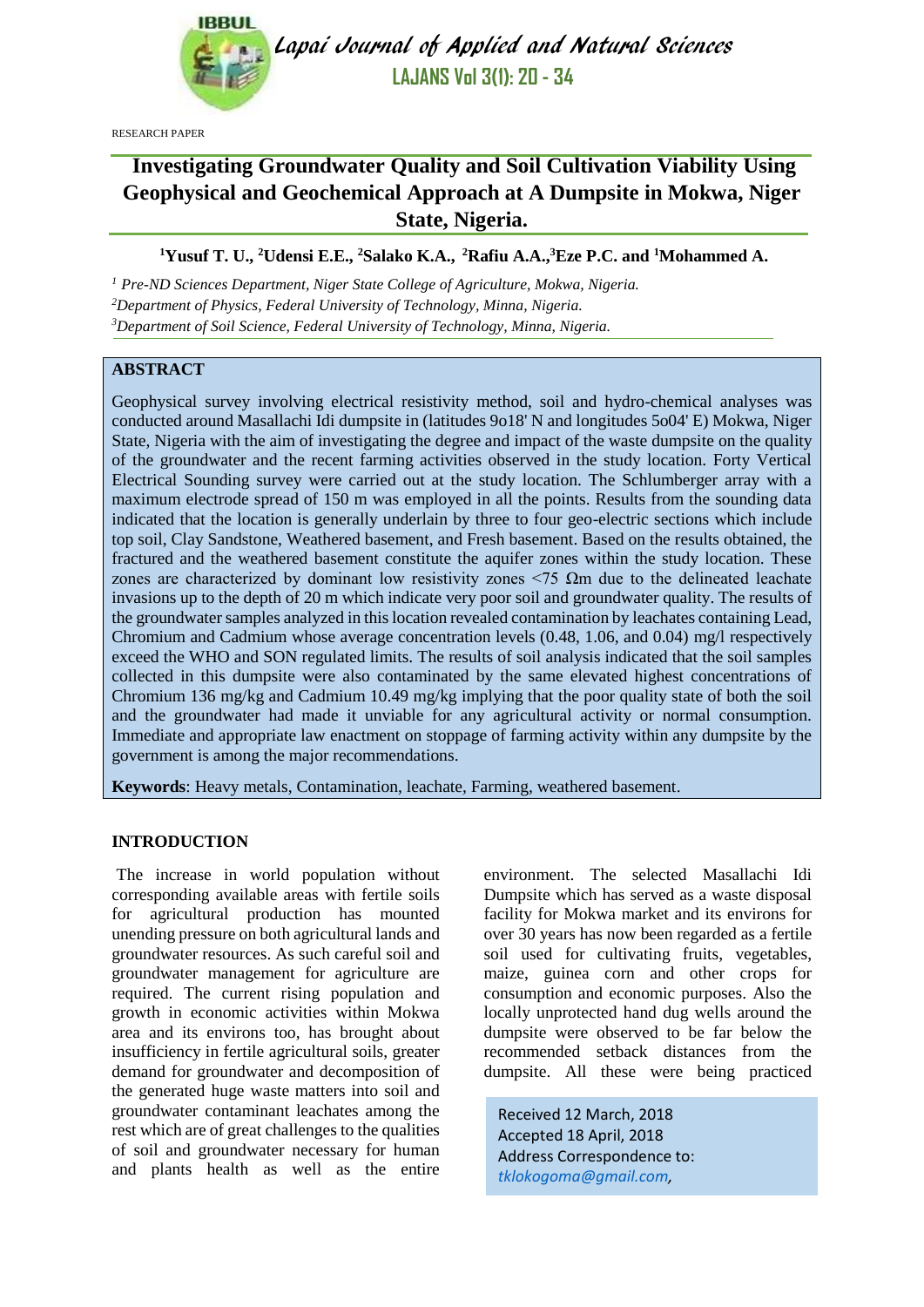without any regard to the risk/adverse effects of its possible contamination from the leachates absorption by those plants and its consumers. Studies have shown that leachates contain high load of organic matter, high nitrogen content and mass flux of transported contaminants which had impacted plants heavily by entering the food chain through vegetation around the dumpsite (Weng *et al.,* 2011).The only focus was on the advantages of the cheap maximum yields derived from growing these crops within the dumpsite without any extra expenses on fertilizer application compared to other free lands and the cheaper drilling cost at shallow watertables in addition to the conveniences of fetching water right within their own compounds regardless of its quality. The dumpsite had rapidly developed with high tenements for its residents with the majority of houses having locally very shallow hand dug wells used for domestic consumptions. Consequently, communities' dependence on these agricultural crops and shallow hand dug wells in the affected areas exposed them to serious health hazards. Therefore, location and viability studies on such permeable unclean soils that are capable of yielding harmful and quantitative contaminated groundwater to our domestic wells, streams/rivers and agricultural crops became very important, most especially considering its very crucial life dependence role in relation to both human and plant health. Geophysical methods such as electrical resistivity, induced polarization, Ground Penetration Rader e.t.c. have been used to investigate these challenges.

Agriculture remains a vital tool for any buoyant economy and attainment of food security and sound health. Therefore, various methods to boost crop production and enhance soil and groundwater qualities must be enforced. Thus the increasing global demand for land/soil and water use in terms of quality and quantity calls for sustainable management of water catchment areas and better understanding of water and solute movements within the subsoil, since the quality of soil and water greatly affect agroecosystem, environment and human health. All these apprehension led to this work, so as to determine the quality of both soil and groundwater in the study location.



Figure 1.0: Study Locations and Geology map of Niger State (Geology Department, Federal University of Technology, Minna).

## **MATERIALS AND METHODS Site Description**

The study location is a dumpsite located between the College of Agric road and the Masallachi Idi prayer ground behind the Central market in Mokwa, Niger State, Nigeria (latitudes  $9^{\circ}18'$  N and longitudes  $5^{\circ}04'$  E). It

covers an area of 300 m<sup>2</sup> . Mokwa lies within the Mid-Niger Basin otherwise known as the Bida Basin or the Nupe Basin which is a NW–SE trending intracratonic sedimentary basin extending from Kontagora in Niger State of Nigeria to areas slightly beyond Lokoja in Kogi State. The Bida sandstone is the basal sediment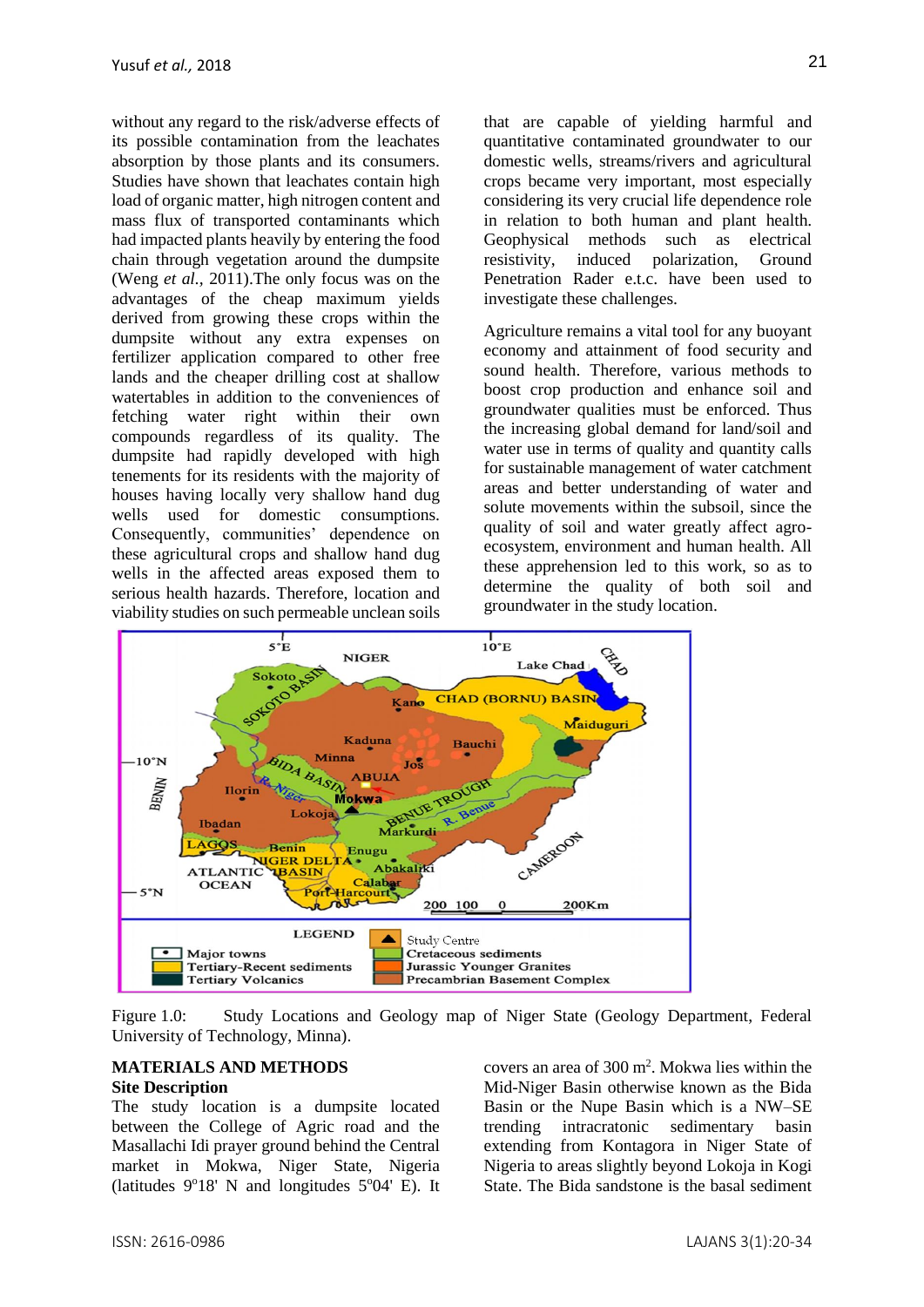of the Middle Niger Basin and it consist mainly of fine to coarse grained sandstone, conglomerates, siltstone and claystone. It has an area of 4,338 km² and a population of 244,937 (2006 census). The sandstone which underlie the Mokwa and Kontagora plains are generally angular to sub-angular, well sorted to poorly sorted and very fine to very coarse and pebbly (Olusola, *et al*., 2012).

# **Geophysical Survey**

ABEM Terrameter SAS 4000 was used for Vertical Electrical Soundings (VES). The study location comprised six profiles within the dumpsite and two other profiles outside the dumpsite. Forty VES points were established, thirty points within the dumpsite and another ten points in another location outside the dumpsite to serve as control. The Schlumberger electrode configuration was adopted for the survey. The resistance values displayed by the terrameter were recorded on recording sheets and later used to compute apparent resistivity using equation  $(1)$ :

 = ( ) ( ) = ………………(1)

where *p* is apparent resistivity,  $R = (\frac{V}{I})$  $\frac{v}{I}$ , the earth resistance and  $K = \left(\frac{A}{I}\right)$  $\left(\frac{A}{L}\right)$  is the geometrical factor. The apparent resistivity values obtained from equation (1) were plotted against the half current electrode separation spacing using IPI2WIN software.

# **Groundwater and Soil Samples Collection and Analysis**

Three Groundwater samples were collected from the untreated wells around the dumpsite which were located without obeying the recommended setback distances (500 m) as well as a samples from the control site at a distance not less than 500 m from the dumpsite. The groundwater samples were obtained using a fetch bucket which had been previously cleansed with distilled water. The groundwater samples from the fetch bucket were transferred into two plastic bottles (100 cl and 75 cl) that had also been cleansed with distilled water which were also tightly capped and clearly labeled. The temperature  $(^{O}C)$  and electrical conductivity (µS/cm) of all the groundwater samples were also measured and recorded using a Jenway 4010 Conductivity meter. An Oyster Series pH meter calibrated using a buffer 7 solution was also used to measure the pH of all

the samples. The alkalinity of all groundwater samples was determined using the volumetric analysis of the samples. This was calculated using equation  $(2)$ :

$$
Total Alkalinity =
$$
  
\n
$$
\left(\frac{Volume \ of H2SO4 \ x \ Molarity \ x \ 100,000}{Volume \ of \ Sample}\right) \ \ \ldots (2)
$$

Six soil samples within the waste dumpsite were also collected from the six profile pits dug. Each of the profile pit had dimension of Length  $= 2$  m. Breadth  $= 2$  m and Depth  $= 2$  m. This pit size was necessary for easier and clear observation of all the soil horizons from the bottom to the top of the pit (Plate I). The samples were collected randomly at the depth interval of  $(0.30 - 1.80)$ m. The individual representative (composite) soil samples from each of the six profile pits were collected by randomly fetching several samples from various points within the profile pit into the already prepared 75 Cl plastic bottles which were tightly capped and were properly labeled. The soil samples were air dried for four days and later oven dried for a day to ensured constant weight, gently crushed and sieved with 2 mm mesh sieve. 1.5 g of the soils samples were placed in 100 cm<sup>3</sup> Kjeldahl flasks and treated with a mixture of  $60\%$  HClO<sub>4</sub>, Conc. HNO<sub>3</sub> and Conc.  $H2SO<sub>4</sub>$  in the ratio 5: 1: 0.5. The mixture was swirled gently and digested for fifteen minutes as reported in Radojeviv and Bashkin (1999), Aliyu and Bello (2004) and Inuwa (2004). The mixture was allowed to cool and diluted to  $50 \text{ cm}^3$ , heated gently and filtered. The filtrate was then diluted to  $100 \text{ cm}^3$  and used for analysis using Atomic Absorption Spectrophotometry. The concentrations of the heavy metals (zinc, lead, iron, copper, chromium and cadmium) in the soil and groundwater samples were then determined using a 210 VGP Buck Scientific Atomic Absorption Spectrophotometer as described by (Zaura *et al.,* 2013).The samples' temperatures, ( <sup>O</sup>C), electrical conductivity (µS/cm) and pH were determined at time of sampling on the field.

# **Classifying the soil layers**

A brief analysis of the soil layers as observed from the dug profile pit (from top down) at the dumpsite in the various horizons (Plate II) shows that: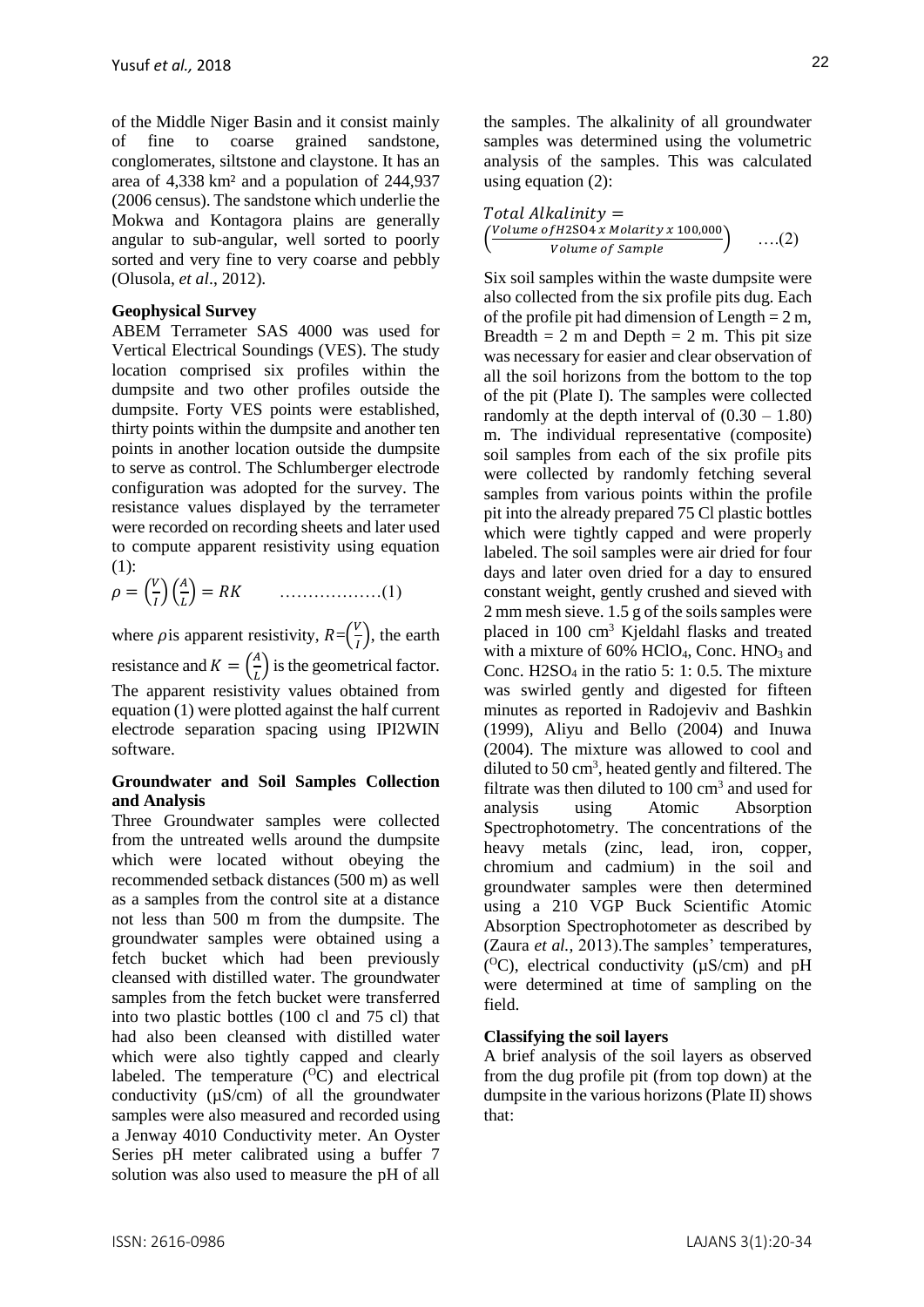- i. The soil structure ranged from loose  $-$  (0)  $-0.5$ ) m A1, granular – (0.5 – 0.85) m A2, blocky to platy-  $(1.2 - 2.0)$  m C1 – C3.
- ii. The colors ranged from blackish  $(0 -$ 0.85) m A1 – A2, brownish-  $(0.85 - 1.5)$ m B – C1 to reddish - (1.5 – 2.0) m C2 – C3.
- iii. The soil texture ranged from sandy–  $(0 -$ 1.2) m A1 – B, silt -  $(1.2 - 1.8)$  m B – C2

to clay-  $(1.5 - 2.0)$  m C2 – C3 (majorly sandstone and clay).

iv. The consistence (the firmness of the individual peds and how easily they break apart) ranged from loose  $- (0 - 1.2)$  m A1  $- B$ , friable–  $(1.2 – 1.8)$  m C1 – C2 to firm  $(1.5 - 2.0)$  m C2 – C3.



Plate I: Cross-section of the profile pit 1 dug at Masallachi Idi Dumpsite, Mokwa  $(N09^017.874)$ ,  $E005^003.592$ ').

#### **RESULTS AND DISCUSSION**

Figures 2 to 9 show the 2-D interpretations of the Vertical Electrical Soundings at the dumpsite and the control site using IPI2WIN computer software across all the five VES points.

# **Profile 1**

Figure 2 (a) and 2 (b) shows the pseudo cross sections and resistivity cross sections for VES points 1-5 along Profile 1 at the dumpsite for a maximum AB/2 spacing of (1-150) m. Among the three geologic sections delineated in this profile, the first geologic section exhibited the highest contamination level over a thickness range of  $(0.12 - 4.99)$  m indicated by the lowest apparent resistivity of 72.60  $\Omega$ m (the horizontal horizon made of up of deep blue coloration) at the depth of  $(1 – 7)$  m. This was interpreted as the contaminant plume, probably responsible for the contamination of top soil due to the accumulated leachates (Osazuwa and Abdullahi 2008). This contaminated zone further extended down to the depth range of (7.1 - 20.0) m due to the seepage of the accumulated leachates. The depths which were within the plants' root zone can impact plants heavily and can enter the food chain through the vegetation on the dumpsite because plants rely so much on both the soil and the groundwater for their healthy growth (al Hagrey, 2007). The second layer resistivity ranged from (48.70 to 497)  $Ωm$  with thickness range of 2.02 to 15 m and the depth range of (5  $-20.02$ ) m for VES points 1 to 5 (the horizontal horizon made up of green, grey, yellow and pink colors). This layer was interpreted as the leachates contaminated aquifer zone with the depth of water table at 20 m (Akaninyen and Magnus**,** 2011) represented by varying light blue colorations. It is overlaid by porous loosely and coarse sandstone formations, which had aided the downward infiltration of the leachate plume observed (Ehirim *et al.,* 2009, Abdullahi *et al.,*  2011, Ekeocha *et al.,* 2012, Ogungbe *et al*., 2012). This discovery disproved the earlier findings by Olusola *et al.,* (2012) that the water in Nupe basin is very soft and portably fresh and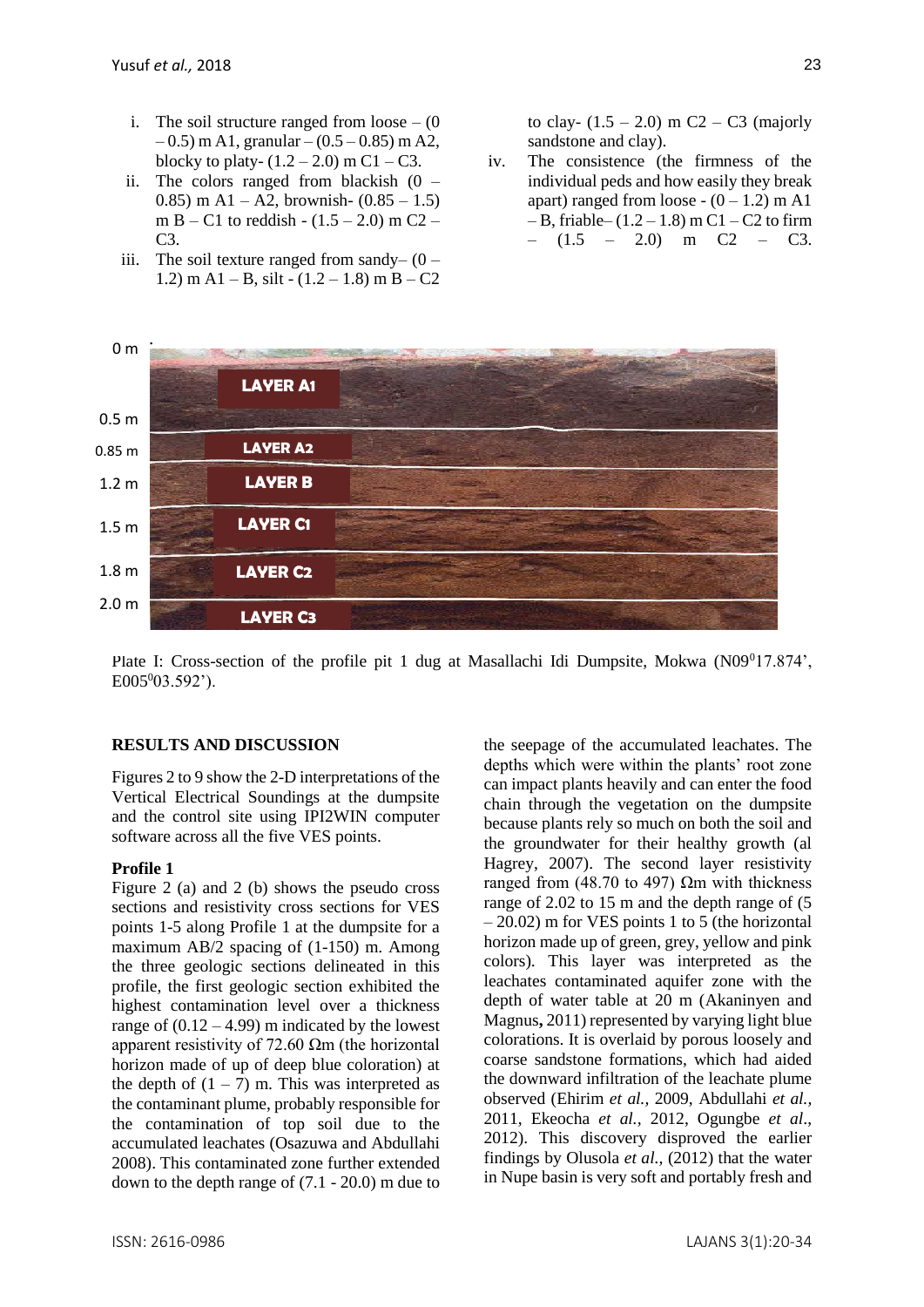clean for domestic, agricultural or industrial purposes. The third layer exhibited the highest resistivity zone which ranged from (420 to 1405)  $\Omega$ m with thickness of (12.07 to 25) m represented by the red color delineated at the bottom around VES points 3 with resistivity value >794 Ωm. It is interpreted as a weathered basement at the deepest zone.



Figure 2: Pseudo cross-section and Resistivity cross-section of VES 1-5 along profile 1 at Masallachi Idi dumpsite.

#### **Profile 2**

Profile 2 (Figure 3 a and b) also exhibited a moderately low apparent resistivity zone in the first layer with values ranging from (157 to 314) Ωm for AB/2 spacing of 1-150 m with same very narrow thickness and depth range of (0.389 to 0.778) m. This very low was attributed to heavy contamination of the top soil due to accumulated leachate plume (represented by black coloration along VES points 1 - 4) and the long age of the waste dump. The second layer is characterized by the higher resistive horizon with apparent resistivity values ranging from  $(177 - 334)$  m observed across all VES points and attributed to saturated sandstone and aquifer zone which was believed to have been contaminated by infiltrated leachates, with thickness values ranging from  $(0.02 - 7.02)$  m and depth ranged (7.03 to 19.02). This heavy topsoil contamination falls within the crop's root zone

(1 to 3) m, implying greater possibility of crop intake of these human injurious contaminants which make such permeable soils unclean and non-viable for most agricultural activities. The horizontal horizon made up of green, grey, yellow and pink colors was the high potential water bearing zone which had been contaminated by leachate invasion indicated by horizontal horizon made of up varying blue colorations showing the leachates infiltration pattern towards the aquifer at a depth ranged (3 to 7) m (Abdullahi *et al,* 2010, Omolayo and Fatoba, 2014 and Fasuwon *et al*., 2010). The third layer has apparent resistivity values that ranged from (1071 – 1770)  $\Omega$ m with thickness range of  $(11.20 - 141)$  m and depth range of  $(21$ – 150) m which depict fresh weathered basement (shown by the red coloration) observed around VES 1 to 4 with a very wide thickness.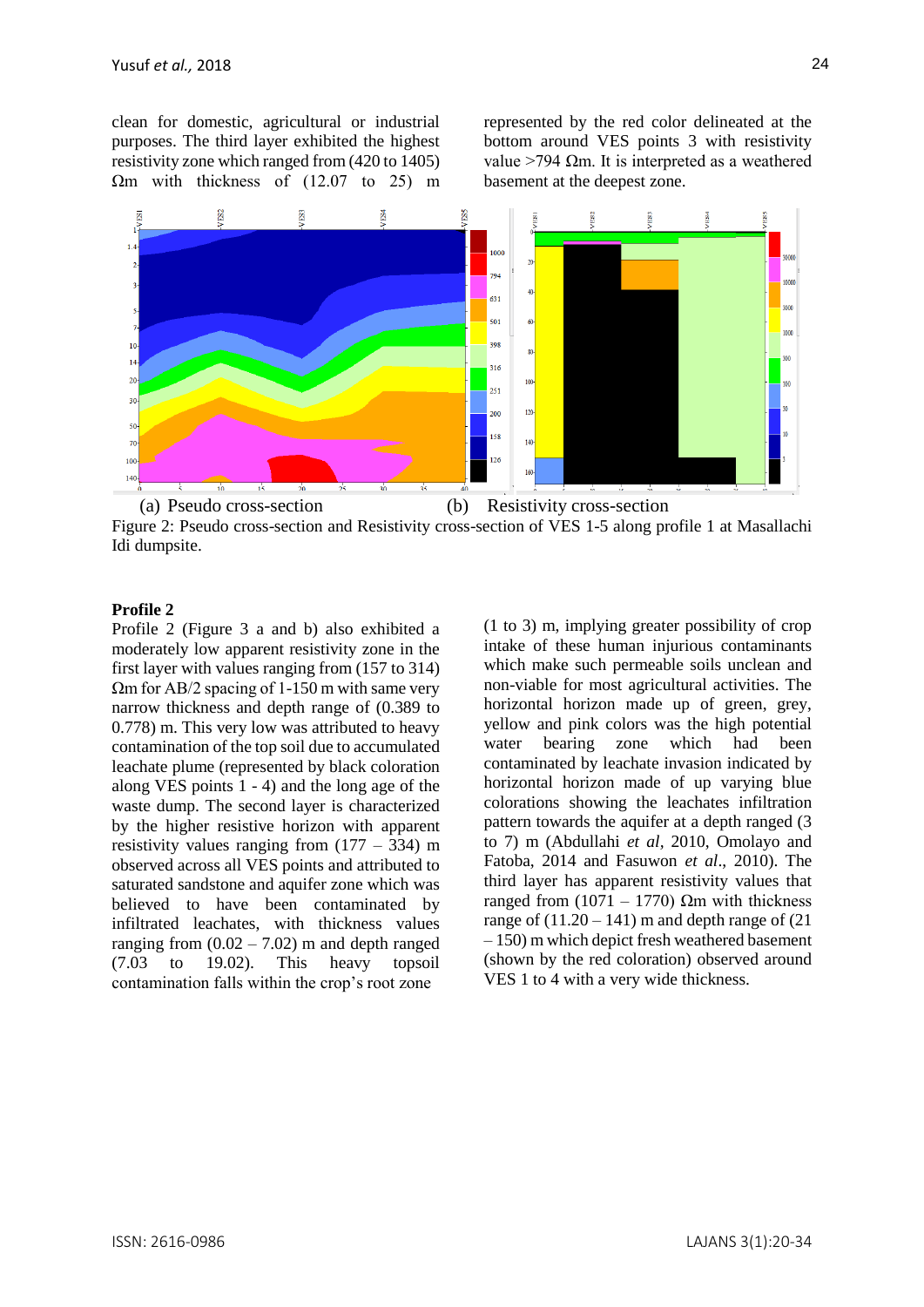

(a) Pseudo cross-section (b) Resistivity cross-section Figure 3: (a) Pseudo cross-section and (b) Resistivity cross-section of VES 1-5 along profile 2 in Masallachi Idi Dumpsite.

## **Profile 3**

Profile 3 (Figure 4 a and b)also exhibited a moderately low apparent resistivity zone in the first layer with values ranging from (276 to 637)  $\Omega$ m for AB/2 spacing of 1-150 m with same very narrow thickness and depth range of (2.13 to 5.01) m. This lowest resistive zone was attributed to heavy contamination of the top soil due to accumulated leachate plume (represented by black coloration along VES points 1 - 4) and the long age of the waste dump. The second layer is characterized by the higher resistive horizon with apparent resistivity values ranging from (278.30 to 857) m with thickness values ranging from (3.02 to 12.33) m. This very low apparent resistivity was observed across all VES points and attributed to saturated sandstone and aquifer zone which was believed to have been contaminated by infiltrated leachates. This heavy topsoil contamination falls within the crop's root zone (1 to 3) m, implying greater possibility of crop intake of these human injurious contaminants which make such permeable soils unclean and non-viable for most agricultural activities. The horizontal horizon made up of green, grey, yellow and pink colors was the high potential water bearing zone which had been contaminated by leachate invasion indicated by horizontal horizon made of up varying blue colorations showing the leachates infiltration pattern towards the aquifer at a depth ranged (3 to 7) m (Abdullahi *et al,* 2010, Omolayo and Fatoba, 2014 and Fasuwon *et al*., 2010). The third layer has apparent resistivity values that ranged from  $(1060 - 1345)$  Ωm with thickness range of  $(11.01 - 147)$  m and depth range of  $(21.03 - 150)$  m which depict fresh weathered basement (shown by the red coloration) observed around VES 1 to 4 with a very wide thickness.

#### **Profile 4**

Profile 4 (Figure 5 a and b)also three geologic zones were delineated with apparent resistivity zones of 258.30 to 488.30  $\Omega$ m for the first layer with same thickness and depth ranged  $(2.01 -$ 4.50) m and  $(2 - 4.74)$  m respectively. Apparent resistivity values ranged from (92.60 to 192)  $\Omega$ m with thickness ranged (2.35 to 14.01) m and depth ranged (8 to 15.01) m for the second layer, while the apparent resistivity values ranged (970 to 1920) Ωm with thickness ranged (7.63 to 175) m and depth ranged  $(21 - 178)$  m. This delineated moderately low apparent resistivity zone  $\langle 217 \Omega m \rangle$  varying blue colorations observed at the depth of 5.52 to 14.60 m was attributed to seeped of leachates from the topsoil down to aquifer zone with the water table at 13.00 m which implied groundwater contamination by leachates invasion (Abdullahi *et al,* 2010, Omolayo and Fatoba, 2014). This heavy topsoil contamination falls within the crop's root zone (1 to 3) m, observed across VES point 1 to midway towards VES2 believed to had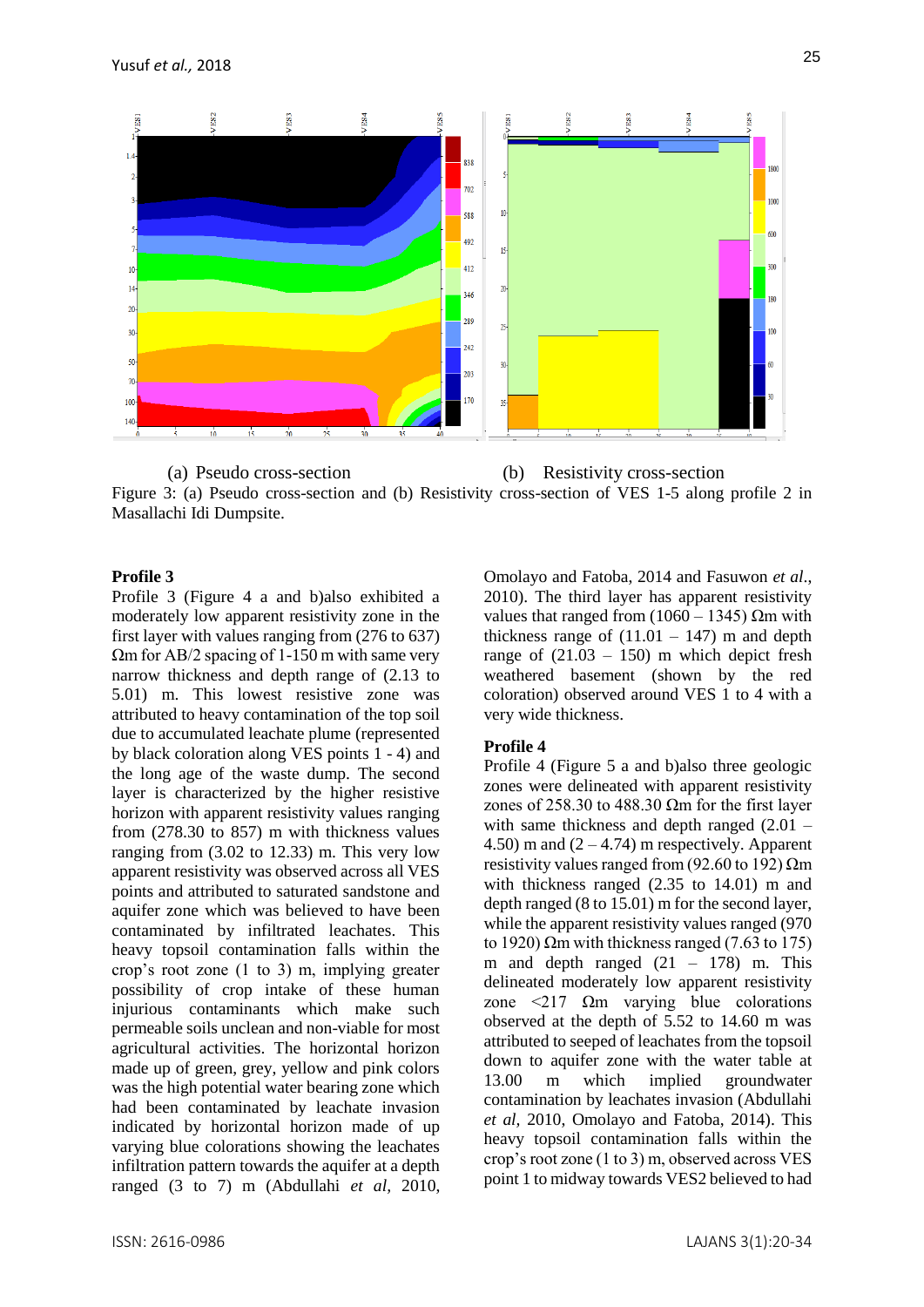infiltrated downwards and laterally thereby responsible for the pollution of VES points 2, 3, 4 and 5 as indicated by the varying blue colorations down to a depth ranged from (5.52 to 14.6) m engulfing the water table, implying greater possibility of crop intake of these human injurious contaminants which make such permeable soils unclean and non-viable for most agricultural activities. The underlay horizontal horizon made up of green, grey, yellow and pink colors observed between the depths ranged from 13 to 30 m was the leachate contaminated water bearing zone. The dominantly lower resistive zone delineated even from the topsoil implied saturated claystones and sandstones with contaminant plume and clearly indicated that the soil and the groundwater were contaminated and thus not viable for any agricultural cultivation Olorode and Alao (2013). The highly resistivity zones observed at the third layer depicted an intensively weathered basement with a varied thickness wideness and depth cutting across all the VES points.



Figure 4: (a) Pseudo cross-section and (b) Resistivity cross-section of VES 1-5 along profile 3 in Masallachi Idi Dumpsite.



Figure 5: (a) Pseudo cross-section and (b) Resistivity cross-section of VES 1-5 along profile 4 in Masallachi Idi Dumpsite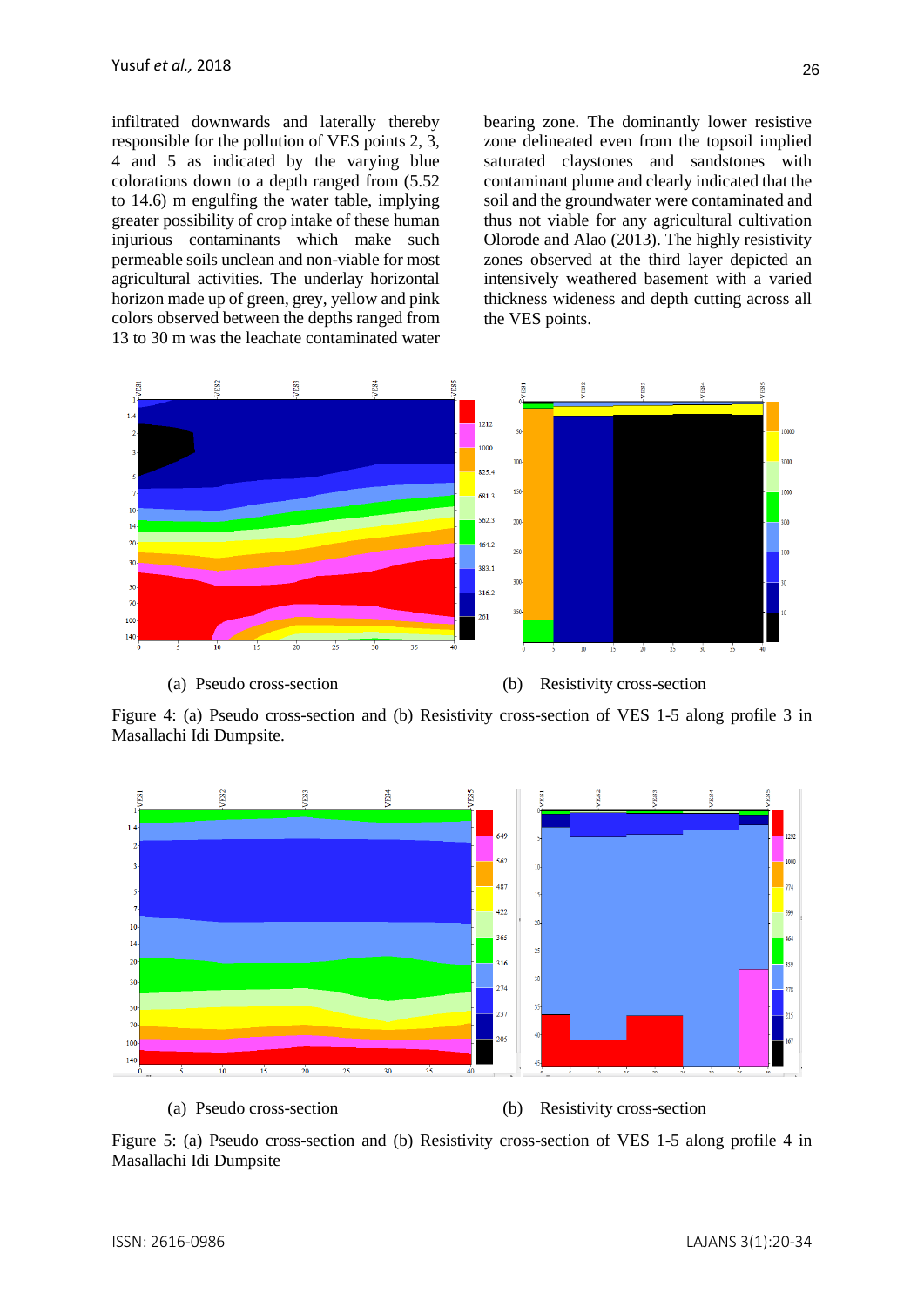#### **Profile 5**

Profile 5 (Figure 6 a and b) was also characterized by very low resistive anomaly with apparent resistivity values ranged from (72.60 to 385.6)  $\Omega$ m with thickness and depth variations from (0.06 to 3.02) m and (0.09 to 3.65) m respectively for the first layer. Higher apparent resistivity zone with values ranged from (266 to 294)  $\Omega$ m for a thickness ranged from (2.56 to 14.02) m and depth ranged from (8.06 to 22) m were delineated for the second layer, while resistivity zone of (1096 to 1920) Ωm was the delineated with its thickness range from (0.18 to 33) m and depth ranged from (21.02 to 41.02) m for the third layer. The dominant very low apparent resistive anomaly delineated in the first layer at the depth ranged  $(1 – 3)$  m from the top soil identified as the contaminant plume (represented by the deep blue color) accounted for the leachates infiltration observed at depth ranged from (1.5 to 8) m. This implied sandy clay soil underlain by the aquifer zone which had been trapped by the delineated fractured zone indicated by the sharp drop in apparent resistivity value from (1060 to 857)  $\Omega$ m between the second and third layers. This was believed to have also aided the observed rapid leachates infiltration into the very shallow water table delineated at the depth of 8 m. This moderately lower soil physical property (apparent resistivity values  $\langle 274 \Omega m$ (represented by varying blue colorations) mapped out from shallow top soil (within the crop's root zone) across the all VES points indicated a very strong negative challenge on the continued use of dumpsite for agricultural practices in addition to the quality of the groundwater from the hand dug wells most of which were spotted below the recommended setback distances from the dumpsite. These negative effects were directly on plants grown and the groundwater which we survive on implying that soil and groundwater sources from dumpsites were not hygienically viable for plant cultivation. The third layer exhibited the highest resistivity horizon which depicted weathered basement with thickness of 33 m.



(a) Pseudo cross-section (b) Resistivity cross-section

Figure 6: (a) Pseudo cross-section and (b) Resistivity cross-section of VES 1-5 along profile 5 in Masallachi Idi Dumpsite.

### **Profile 6**

Profile 6 (Figure 7 a and b) also exhibited a moderately low resistivity zones of (169 to 274) Ωm with both thickness and depth ranged from (1.54 to 4.11) m and (1.64 to 4.11) m respectively for the first layer, apparent resistivity zone ranged from 431 to 885  $\Omega$ m with thickness ranged from (2.17 to 12.77) m and depth ranged from (8.03 to 15.06) m for the second layer while apparent resistivity values ranged from (1162 to 1455) Ωm with thickness ranged from 21.04 to 33 m and depth ranged (21.04 to 33.90) m for the third layer probed. The dominantly very high concentration of the contaminant plume was also observed at very shallow depth which ranged from 1 to 2 m in this profile. This again was another great challenge on the quality of both the soil and groundwater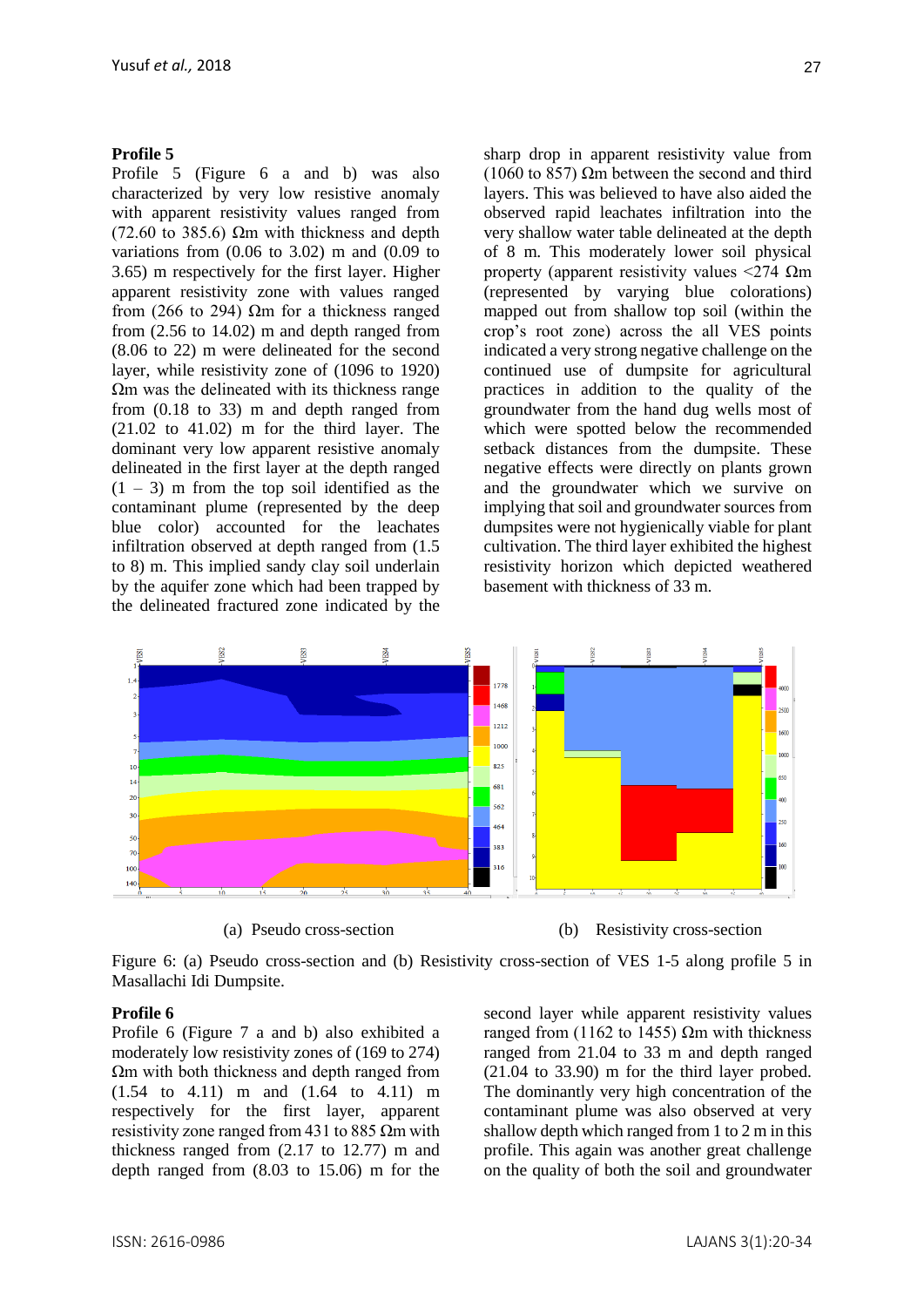resources relevant for sustainable agricultural products and the human life within the study location. The water table here was observed at 7 m which was the shallowest water table out of profiles investigated, implying that it was the most exposed to the leachate invasion. The low apparent resistivity  $\langle$  346  $\Omega$ m (black color)delineated even from the immediate top soil across all the VES also indicated the high concentration of the contaminant plume posing negative effects on soil, plants and the groundwater which the entire life depended upon. The infiltration horizon from the depth of 2 m down to the water table boundary at 7 m into the water bearing horizon with thickness ranged from (7 to 32) m were mapped out. This high aquifer thickness might also be due to the delineated fractured zone between second and third zones indicated by sharp jump in apparent resistivity from (885 to 1162)  $\Omega$ m which cut across all VES points. The third layer for VES points (1-5) with highest resistivity variation depicted weathered basement delineated between VES points 2 - 5 with thickness of 11.96 m Rafiu and Mallam (2015)



Figure 7: (a) Pseudo cross-section and (b) Resistivity cross-section of VES 1-5 along profile 6 in Masallachi Idi Dumpsite.

### **Profile 1 at Control site**

Profile 1 (Figure 8 a and b) is the pseudo cross sections and resistivity cross sections for VES points 1-5 outside the refuse dumpsite 500 m away from the refuse dumpsite with three to four geologic sections delineated. The first section exhibited a low resistivity zone  $(219 - 428)$  Ωm with thickness and depth ranged from (0.12 to 4.56) m and (0.01 to 1.03) m respectively. The second geologic section is characterized by very low resistive zone where apparent resistivity values ranged from (115.28 to 613)  $Ωm$  with thickness ranged from (0.75 to 19.96) m and depth ranged from (8.02 to 20.01) m. This represents the aquifer zone which is free from contamination (Ogungbe *et al.,* 2012, Adabanija and Alabi, 2014). This higher apparent resistivity values within the plant root zone showed presence of well sorted clay/sandstone soil on the shallow subsurface and high humus and mineral contents which is also free from contamination. The third section is characterized by extremely higher resistivity values ranged from (963 to 1920)  $\Omega$ m with thickness ranged from (15.09 to 99.81) m and depth ranged  $(21 -$ 100.03) m which implied weathered basement delineated along VES points 1, 2 and 4. Quantitative interpretation of this profile revealed that it has the lowest resistivity value of 115.28  $Ωm$  which implies that the second layers in all the VES points were mainly clayey sandstone of low resistivity values indicating a rich soil (especially around VES points 3 and 4) with dissolved minerals that were free from contamination due to the relatively high resistivity values compared with the refuse disposal site. Both the soil and groundwater here were thought to be free from contamination. This is also in agreement with the results from the conducted physicochemical soil and water analysis at this site. Most parts of this profile comprise of good quality and quantity of viable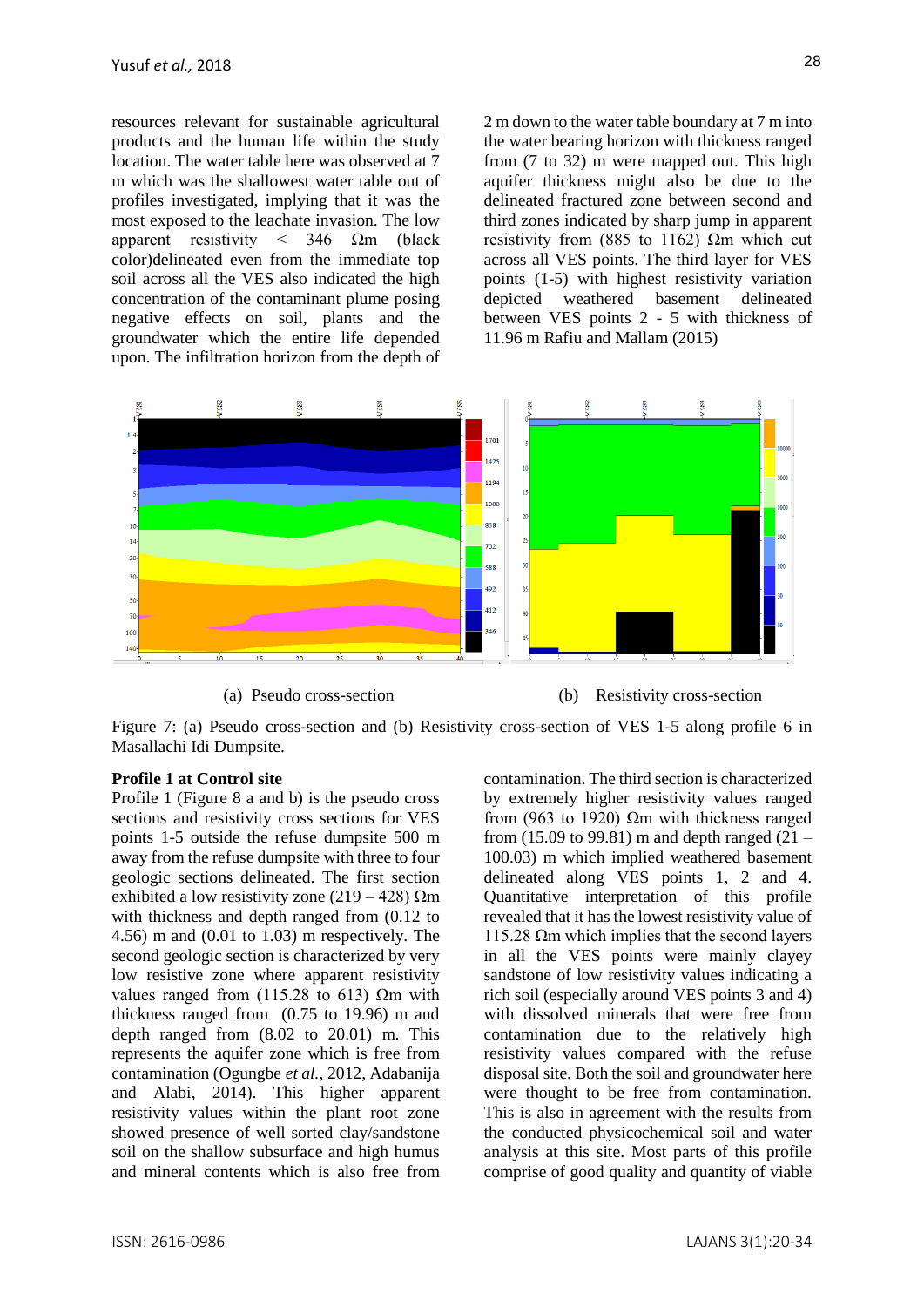soil and groundwater because the Dumpsite under investigation is dominantly free from the contaminant plume as observed at the dumpsites, thus VES points 4 and 5 have great groundwater potentials for exploration.



(a) Pseudo cross-section (b) Resistivity cross-section Figure 8: (a) Pseudo cross-section and (b) Resistivity cross-section of VES 1-5 along profile 1 at the control site 500 m away from the Masallachi Idi dumpsite.



(a) Pseudo cross-section (b) Resistivity cross-section

Figure 9: (a) Pseudo cross-section and (b) Resistivity cross-section of VES 1-5 along profile 2 at the control site 500 m away from the Masallachi Idi dumpsite.

#### **Profile 2 at Control site**

Profile 2 (Figure 9 a and b) is the pseudo cross sections and resistivity cross sections for VES points 1-5 of profile 2 outside the refuse dumpsite 500 m away with three to four geologic sections delineated. The first section exhibit a low resistivity zone which ranged from (220 to 428)  $Ωm$  with thickness and depth ranged from (3.50 to 4.99) m and (2 to 5) m respectively. The second geologic section is characterized by higher resistive zone where apparent resistivity values ranged from (354 to 7555)  $\Omega$ m with thickness ranged from 1(4.08 to 19.03) m and depth ranged from (15.08 to 20.10) m. This is the aquifer zone which is free from contamination (Ogungbe *et al.,* 2012, Adabanija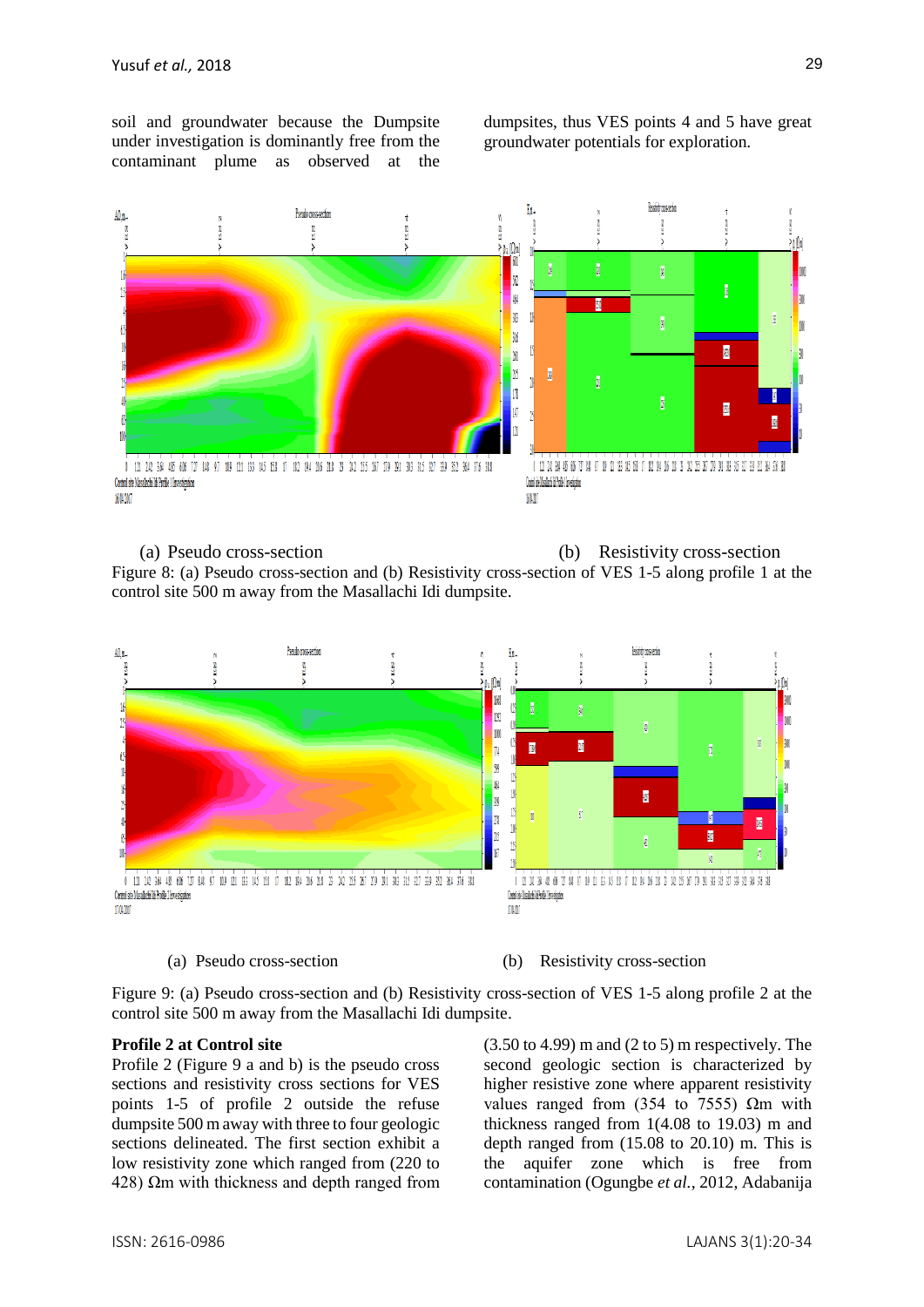and Alabi, 2014). The low apparent resistivity values exhibited show presence of well sorted clay/sandstone soil on the shallow subsurface with high humus and mineral contents which is also free from contamination. The third section is characterized by extremely higher resistivity values ranged from (963.17 to 1920) Ωm with thickness ranged from (22.01 to 37.23) m and depth ranged from (19.06 to 40.11) m which implies weathered basement delineated along VES points 1 and 2. Quantitative interpretation of this profile revealed that it had lowest resistivity value of 5.86  $Ωm$  which implies that the second layer in all the VES points is mainly clayey sandstone of low resistivity values which is a property that indicate the higher level of richness of this soil for agricultural activity or groundwater sources (especially around VES points 2, 3, 4 and 5) with dissolved minerals that were free from contamination due to the relatively high resistivity values compared with the refuse disposal site. Both the soil and groundwater here were free from contamination as also revealed by the results from the conducted physicochemical soil and water analysis at the same site, Thus VES points 2, 3, 4 and 5 had great potential for water exploration and viable soil for agriculture, as evident from the delineated fractured zone across control profile 1 indicated by sudden drop in resistivity values from (428 to 115.28.) Ωm between the first and the second layer which accounted for the high groundwater potential inferred.

# **Soil Chemical Properties**

Table 1 shows the results of analysed soil samples within the vicinity of Masallachi Idi Dumpsite compared with the control site and the standard set up by Canadian Soil Quality Guideline (CSQG) for the protection of the agricultural land and human health value for each metal. Descriptive Statistics using the computed mean and standard deviation were 30

employed to interpret the measured soil parameters' (pH, Zn, Pd, Fe, Cu, Cr and Cd) concentrations. The results indicate that the measured high soil pH for both the dumpsite and the control site are within the CSQG standard signifying a slightly acidic soil type with a normal distribution which means micronutrients such as iron (Fe), manganese (Mn), boron (B), copper (Cu), zinc (Zn) as well as other toxic metals (Pd, Cr and Cd) in this soil become less available from soil surface at such observed soil pH range, due to the facilitation of the minerals' solubility in soil by such high pH. These were gradually being dissolved and as they seeped down the soil, consequently being absorbed by the plants and partly seeped down to the groundwater (Bolland, *et al.,* 2004). The results revealed the presence of the toxic hard metals (Zn, Pd, Fe, Cu, Cr and Cd), some with very high concentrations in the soil and groundwater as well. A deviation of these toxic hard metal concentrations from the edge of the dumpsite westwards was observed which depicted the trend of the leachates movement direction. This was supported by the water analysis for wells A, B and C located very close to the dumpsite which showed elevation in concentrations of the analysed organic/inorganic parameters exceeding the permissible limits and thereby supporting the established contaminations of both the soil and the groundwater. The variations in different parameters may be attributed to the fluctuations in waste type and characteristics (Rafiu and Mallam, 2015). The concentrations as observed at the control site were within the normal allowable range and also indicated further decreases along the same pattern as observed by (Awokunmi *et al.,*(2010) and Rafiu and Mallam, (2016) which was in line with the electrical resistivity result. Chemical Properties of Soil Samples at Masallachi Idi Dumpsite at depth range of  $(0 – 2)$  m.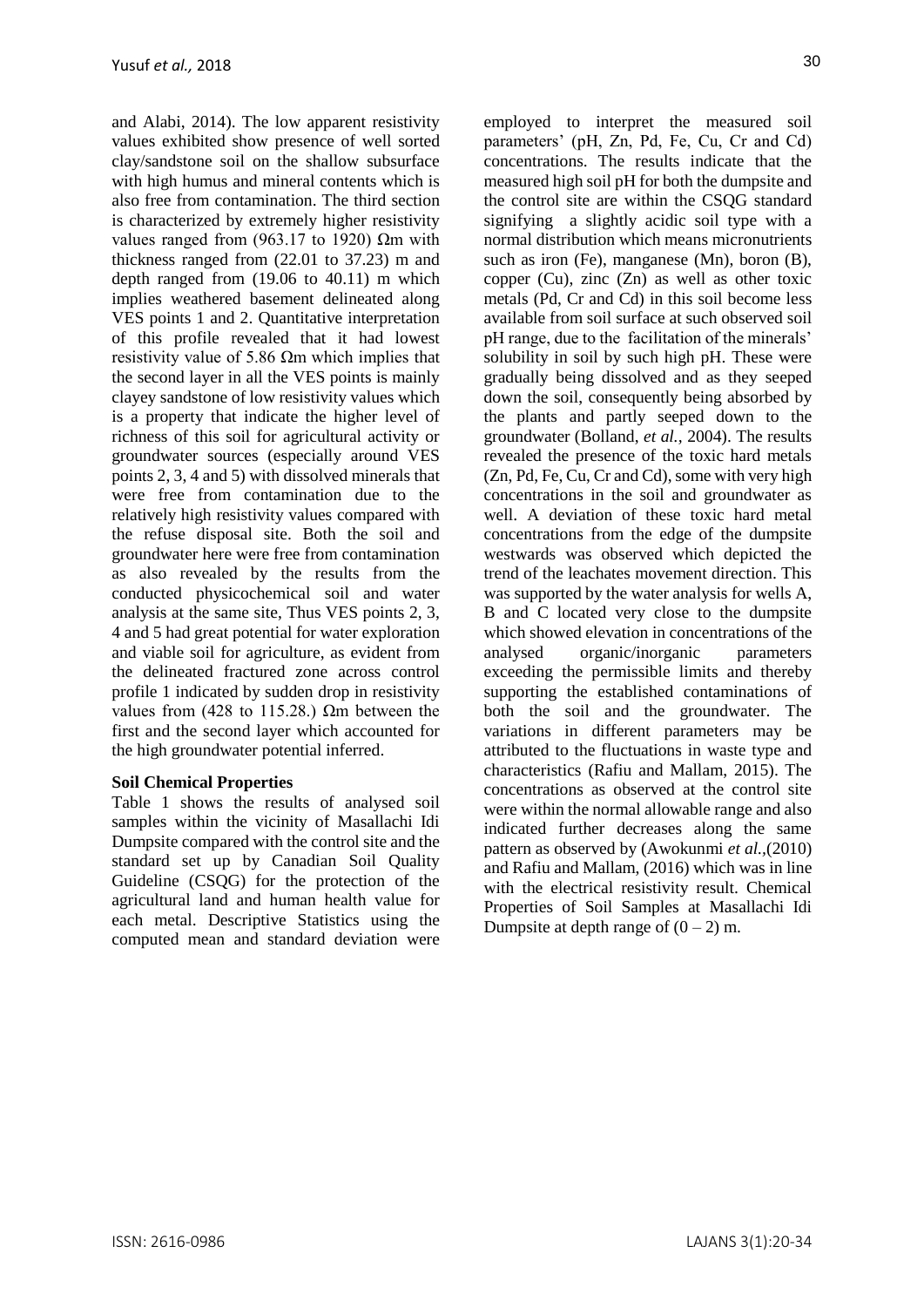| Location         | pH      | Zn      | Pb      | Fe      | Cu      | Cr      | Cd      |
|------------------|---------|---------|---------|---------|---------|---------|---------|
|                  |         | (mg/Kg) | (mg/Kg) | (mg/Kg) | (mg/Kg) | (mg/Kg) | (mg/Kg) |
| M11              | 6.45    | 7.91    | 27.65   | 7.86    | 56.12   | 136.00  | 10.49   |
| MI <sub>2</sub>  | 6.23    | 5.87    | 25.72   | 8.48    | 44.00   | 116.00  | 7.84    |
| MI3              | 6.41    | 5.53    | 22.43   | 6.86    | 38.50   | 84.33   | 5.34    |
| MI4              | 6.67    | 4.97    | 18.64   | 6.47    | 27.50   | 64.66   | 4.92    |
| MI <sub>5</sub>  | 6.53    | 4.60    | 19.75   | 4.44    | 19.10   | 43.74   | 3.24    |
| MI6              | 6.68    | 4.08    | 15.29   | 2.49    | 13.50   | 22.33   | 1.92    |
| CSQG             | $6 - 8$ | 200     | 70      |         | 270     | 6.4     | 1.4     |
| Min              | 6.23    | 4.08    | 15.29   | 2.49    | 13.50   | 22.33   | 1.92    |
| Max              | 6.68    | 7.91    | 27.65   | 7.86    | 56.12   | 136.00  | 10.49   |
| Mean             | 6.50    | 5.49    | 21.58   | 6.10    | 33.12   | 77.84   | 5.62    |
| S.D              | 0.16    | 1.23    | 4.21    | 2.05    | 14.67   | 39.37   | 2.85    |
| MIC1             | 6.19    | 0.00    | 1.25    | 0.00    | 0.00    | 8.11    | 1.82    |
| MIC <sub>2</sub> | 6.23    | 1.60    | 0.61    | 0.07    | 7.40    | 12.83   | 1.54    |
| MIC <sub>3</sub> | 6.26    | 0.10    | 0.15    | 0.00    | 4.00    | 0.00    | 1.37    |
| Min              | 6.19    | 0.00    | 0.15    | 0.00    | 0.00    | 0.00    | 1.37    |
| Max              | 6.26    | 1.60    | 1.25    | 0.07    | 7.40    | 12.83   | 1.82    |
| Mean             | 6.23    | 0.57    | 0.67    | 0.02    | 3.80    | 6.98    | 1.58    |
| S.D              | 0.03    | 0.73    | 0.45    | 0.03    | 3.02    | 5.30    | 0.19    |

**Table 1: Chemical Properties of Soil Samples at Depth ranged (0 - 2) m Masallachi Idi Dumpsite, Mokwa**

MI: Masallachi Idi, MIC: Masallachi Idi Control, CSQG: Canadian Soil Quality Guideline.

**Table 2: Physiochemical Properties of Groundwater from Hand Dug Wells near Masallachi Idi Dumpsite, Mokwa.**

| <b>Parameter</b>                 | Unit          | Well A | Well B | Well C | <b>Control</b><br>Well | WHO         | <b>NSDWO</b> |
|----------------------------------|---------------|--------|--------|--------|------------------------|-------------|--------------|
| from<br>Distance<br>Dumpsite (m) |               | 46     | 152    | 256    | 512                    | 500         | 500          |
| Temp                             | ${}^{\circ}C$ | 23.6   | 23.3   | 23.1   | 35.7                   | $35-40$     | $NS*$        |
| pH                               |               | 7.42   | 7.35   | 7.22   | 8.9                    | $6.5 - 9.2$ | $6.5 - 9.2$  |
| Conductivity                     | $\mu$ S/cm    | 637    | 815    | 872    | 99.6                   | 100         | 100          |
| Alkalinity                       | mg/1          | 210    | 513    | 150    | 198                    | <b>200</b>  | 200          |
| Acidity                          | mg/1          | 24     | 23     | 25     | 35                     | $NS*$       | $NS*$        |
| <b>TDS</b>                       | mg/1          | 1560   | 1200   | 1300   | 520                    | 500-550     | 500          |
| <b>Total Hardness</b>            | mg/1          | 67     | 63     | 65     | 56                     | 500         | 500          |
| Zinc                             | mg/1          | 0.09   | 0.06   | 0.07   | 0.0001                 | 3.0         | 3.0          |
| Lead                             | mg/1          | 0.19   | 0.77   | 0.00   | 0.00                   | 0.001       | 0.001        |
| Iron                             | mg/1          | 0.07   | 0.0378 | 0.03   | 0.01                   | 0.3         | 1.0          |
| Copper                           | mg/1          | 0.25   | 0.00   | 0.00   | 0.00                   | 2.0         | 1.5          |
| Chromium                         | mg/1          | 0.84   | 0.32   | 2.03   | 0.002                  | 0.05        | 0.05         |
| Cadmium                          | mg/1          | 0.02   | 0.05   | 0.06   | 0.0001                 | 0.003       | 0.005        |

TDS Total Dissolved Solids,  $NS^* = Not$  specified, WHO= World Health Organization, NSDWQ= Nigerian Standard for Drinking Water Quality.

#### **Groundwater Samples Interpretation**

The results revealed that groundwater temperature for this study location ranged between  $23.1 \text{ }^{\circ}\text{C}$  and  $23.6 \text{ }^{\circ}\text{C}$  which is below WHO and SON limits  $(35 - 40)$  <sup>o</sup>C and the control well had temperature of  $35.7^{\circ}$ C which is within the range of the WHO and SON. The pH value for the Groundwater from the sampled wells averaged 7.33, while pH value for control well was 8.9. The pH values for both three wells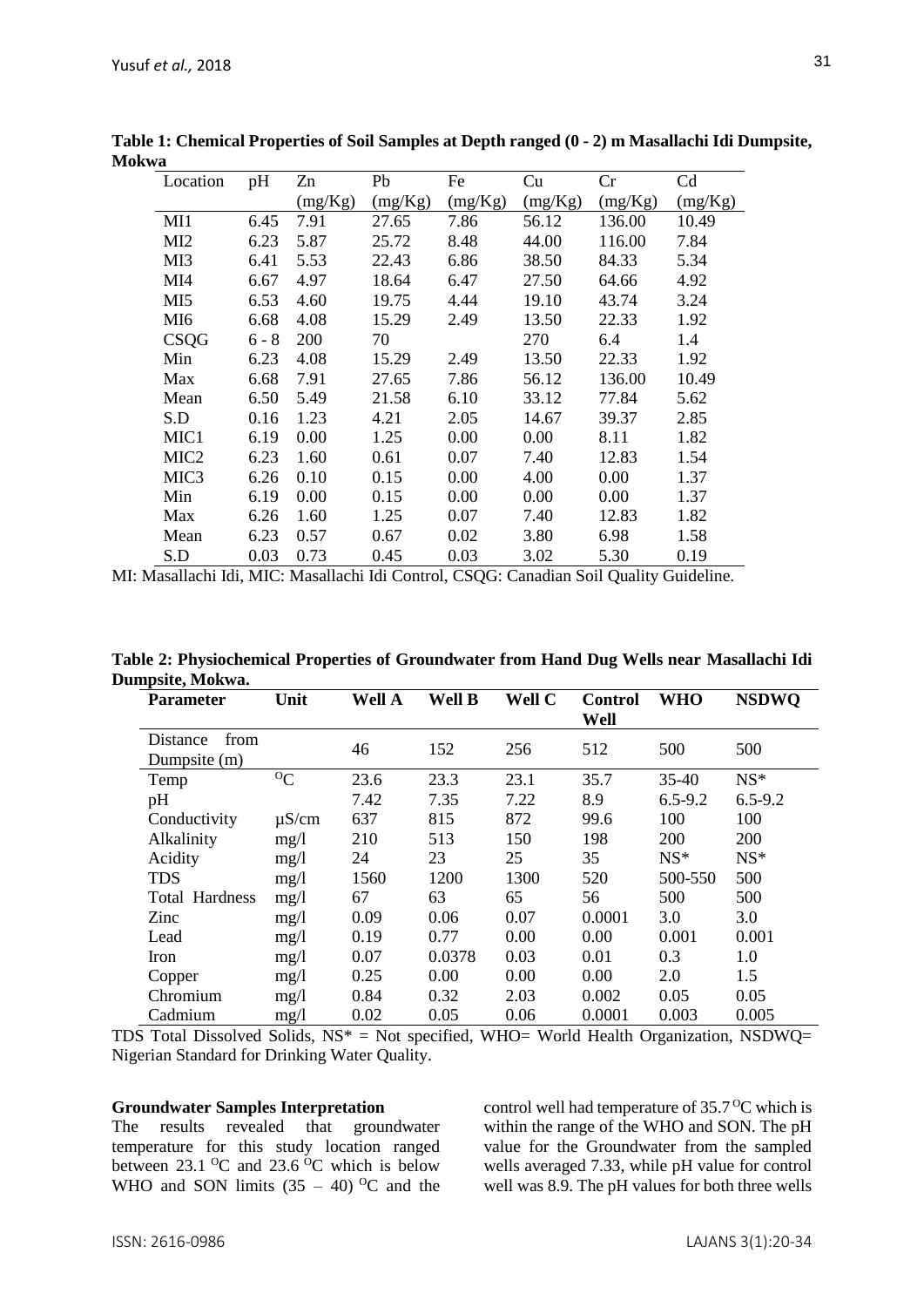as well as control well met the WHO and SON standards. The value of alkalinity for wells A and B were above WHO and SON limits, while that of Well C was within the allowable limits. Groundwater from all the wells sampled around the dumpsite were found to be contaminated by Lead, Chromium and Cadmium with level of their contaminations exceeded WHO and SON regulated guidelines, this was similar to work of Jegede e*t al,*(2011) and Osazuwa and Abdullahi (2008).This also agreed with the interpretations from the electrical resistivity pseudo-sections for the same dumpsite (Figures  $2 - 7$ ). In the light of WHO and SON standards, it was inferred from the results of the physiochemical analysis (Table 1 and 2) that the values of the different analyzed parameters showed pollution of both the soil and groundwater. Particularly the contaminants (lead and cadmium) which are very toxic to living organisms even at low concentrations they had been found to have caused anomalies in metabolic functions of the organisms Manahan, (2001) and so it became a great danger for both plant and human health standards, so long as plants are being cultivated on the dumpsites and leachates contaminated wells remains the sole sources of the domestic groundwater sources for human consumptions.

# **Conclusion**

This research has shown the soil and water quality of hand dug wells and the impacted polluted points in the research location (Mokwa). The research was developed as a Spatial Decision Support System and an aid to support decision making. Geo-electrical imaging was very useful in mapping resistivity variations at Masallachi Idi dumpsite. Leachate was inferred from the inverse model sections as well as the VES data. The results revealed leachate migration into the subsurface as well as its ingress into the surrounding soils and groundwater up to the depth of 20 m. This result was supported by physicochemical analysis of both soil and groundwater samples from the dumpsite investigated. The study location was mostly characterized by three (3) layered geologic sections which included the Topsoil, Weathered basement and Fresh basement. The 2-D Inversion delineated contaminant plumes as lowest resistivity zones which were mostly from the ground surface to varying depths of 0-3 m (plant root zones) across all profiles, believed to be leachates derived from decomposed wastes of higher concentrations. The inversion also revealed weak zones which were interpreted as fractured zones, which aided the migration of the leachate as shown in profile 1, 2, 3 and 6. The VES data revealed that the location has the shallowest water table of about 7 m in profiles 2 and 6, indicating that the groundwater at these profiles was already contaminated by leachate invasion. The conductivity level of the subsurface materials was believed to have facilitated the movement of the leachates near and below the surface. The movement of leachates constituted a threat to the soil and groundwater system and especially groundwater around the dumpsite since it had a shallow aquifer and therefore, water from all the spotted wells around the dumpsite was dangerous for consumption.

The results of Physicochemical analysis of soil and groundwater samples (Tables 1 and 2) around the dumpsite showed elevations in the parameters analyzed which implied pollution of the soil and groundwater by Copper, Iron, Lead, Chromium and Cadmium with levels of their concentrations exceeded WHO and SON regulated limits, while samples analyzed from the control sites were within the tolerable limit, implying that the elevation observed around the dumpsite was caused by the effect of dumpsite and so soils and groundwater invaded by leachates from dumpsites were not viable for agricultural activities or domestic consumption on health ground. This identified nature and quality status of both the groundwater and the soil viability in relation to sustainable agricultural practices were a testimony that Agricultural geophysical researches remains the most simplest and rapid method in as much as the soil humus content remained the key control on plant growth and health. A continuous and precise spatially and temporal follow-up of soil physical and chemical properties is mandatory in order to have maximum crop yield with a guaranteed quality. Sustainable treatment methods on these delineated leachates should also be adopted to make it viable for agricultural activities. Government should as a matter of national priority discourage the practice of spotting open dumps around residential areas, enforce the recommended soak-away setback distance (30 m), dumpsite to hand dug wells (500 m), seal up all the contaminated wells, ban the agricultural practices on dumpsite soils, provide borehole and promptly commence populace sensitization campaign on the danger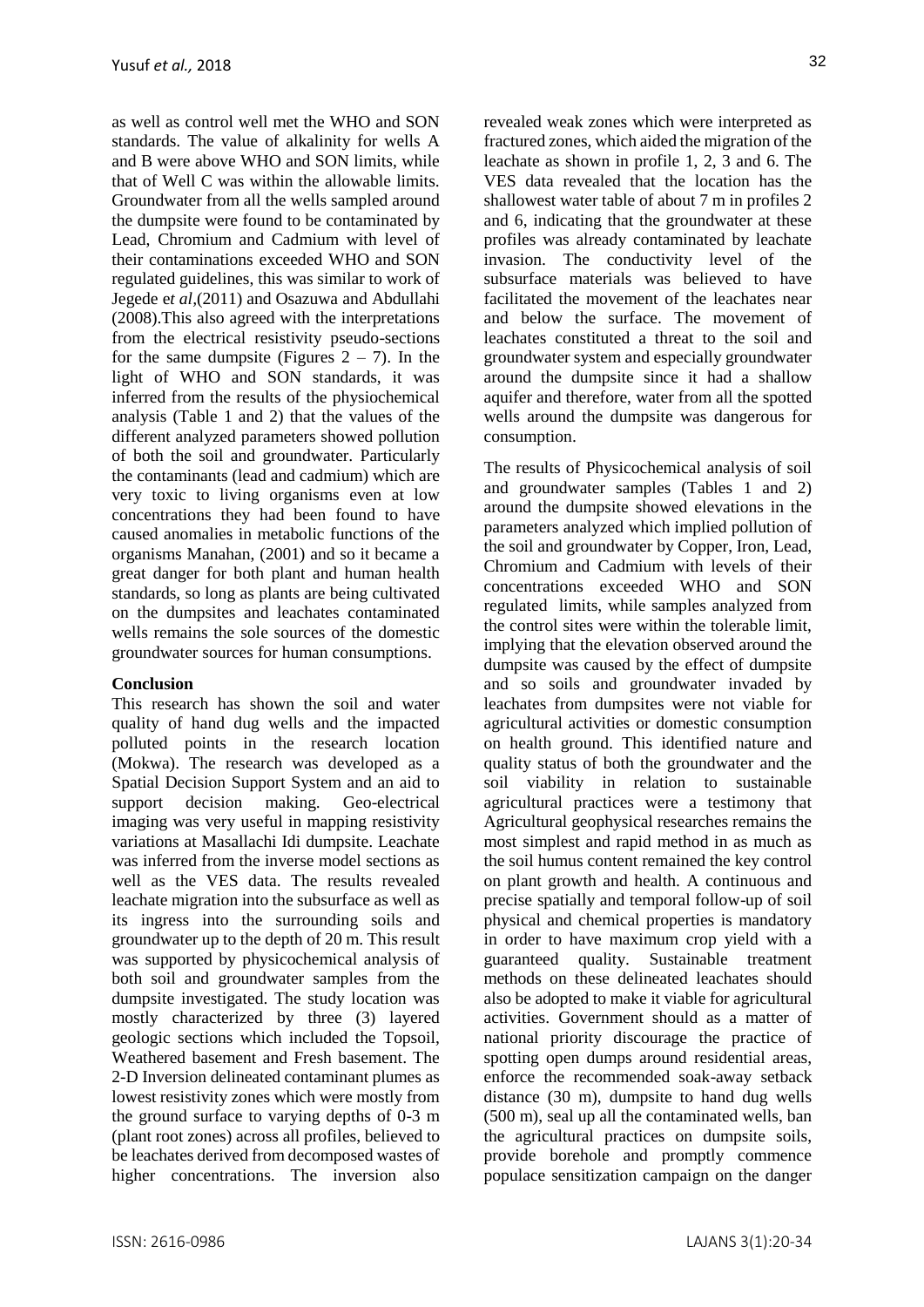of cultivating crops on leachate contaminated soils and drinking leachate contaminated groundwater**.** 

### **REFERENCES**

- Adabanija, M.A. and Alabi, T. A., (2014). An Integrated Approach to Mapping the Concentration and Pathway of Leachate Plumes beneath a Dump South-west in Nigeria. *International Journal of Scientific and Engineering Research.*Volume 5(1), pp.1-100.
- Akaninyen, O. A., and Magnus U. I., (2011). Monitoring Groundwater Contamination Using Surface Electrical Resistivity and Geochemical Methods. *Journal of Water Resource and Protection.* Available online; doi:10.4236/jwarp.2011.35040, pp. 1-7.
- Awokunmi, E. E.,Asaolu, S. S., and Ipinmoroti, K. O., (2010). Effect of Leaching on Heavy
- metals Concentration of Soil in Some Dumpsites. *African Journal of Environmental Science and Technology (AJEST).* Volume 4(8), pp. 10-15.
- Al Hagrey, S. A.,(2007). Geophysical imaging of root-zone, trunk, and moisture heterogeneity. *Journal of Experimental Botany*. Volume 58**,** pp. 839-854.
- Aliyu, M. and Bello, M. (2004): Trace Metals Contamination of Selected Workshops in
- Sokoto Municipality. *Nigerian Journal of Basic and Applied science.* Volume (13), pp. 29-34.
- Bolland, M., Gazey, C., Miller, A., Gartner, D. and Roche, J., (2004).Subsurface Acidity. *Department of Agriculture and Food, Western Australia Bulletin.* 4602.
- Bernstone, C., and Dahlin, T., (1996).2-D Resistivity Surveying of Old Landfill. *Proceeding 2nd European EEGS Meeting, Nantes, France, 2-4 September.*
- Ehirim, C.NEbeniro, J.O. and Olanegan O.P., (2009). A Geophysical Investigation of Solid Waste Landfill Using 2-D Resistivity Imaging and Vertical Electrical Sounding Methods in Port Harcourt Municipality, Rivers State, Nigeria. *The Pacific Journal of Science and Technology*, Volume 10. Number 2.
- Egwebe, O, Aigbun, C.O., and Ifedi, S. O., (2007) Geo-electrical Evaluation of Waste

Dump Sites in Warri and its Environs, Delta State, Nigeria. *Journal of Applied Sciences and Environment Management (JASEM).*Volume 11(2), pp. 10-16.

- Ekeocha, N. E., Ikoro D. O., and Okonkwo, S. E., (2012). Electrical Resistivity Investigation of Solid Waste Dumpsite at Rumuekpolu in ObioAkpor L. G. A., Rivers State, Nigeria. *International Journal of Science and Technology.* Volume 1 (11),
- Fasuwon, O.O., Jaiyeola, G. B., and Adesugba, F. F., (2010). Impacts of a Dumpsite on the Neibourhood of a Part of Southwestern Nigeria. *Research Journal of Agriculture and Biological Sciences.* Volume 6(3)*,* pp. 1-112.
- Gary, D. C. Henry, H. and James, E. (1989). Instrumental Analysis, 1st Edition, Allyn and Bacon Inc., London. pp.73-75.
- Inuwa, M., (2004). Analytical Assessment of Some Trace Metal in Soils of Sodan Apple (*Calotropis procera*) Around the Major Industrial Areas of North West Zone. Unpublished M.Sc. Dissertation.
- Jegede, S. I., Osazuwa I. B., and Abdullahi, N. K., (2011). Geo-environmental Study of Groundwater Contamination in a Dual Aquifer Environment using Earth Resistivity Imaging. *Journal of American Science.* Volume 7(2).
- Manahan, S. E., (2001).*Fundamentals of Environmental Chemist*ry, 2nd ed.CRC Press,
- LLC Boca Ralton, Florida, pp. 853-861.
- Ogungbe, A. S., Akinyemi, O. D., and Olowofela, J. A., (2012). Imaging and Detecting Underground Contaminants in Landfill Sites Using Electrical Impedance Tomography (EIT): A Case Study of Lagos, Southwestern Nigeria*. Research Journal of Environmental and Earth Sciences.* Volume 4(3), pp. 270-281.
- Olorode, D. O., and Alao, A. O., (2013) Geoelectrical investigation of underground water
- contamination by solid waste: Case study of Solous III Dumpsite, Igando, Lagos, Nigeria. *Pelagia Research Library Advances in Applied Science Research.* Volume 4(4), pp. 420-43.